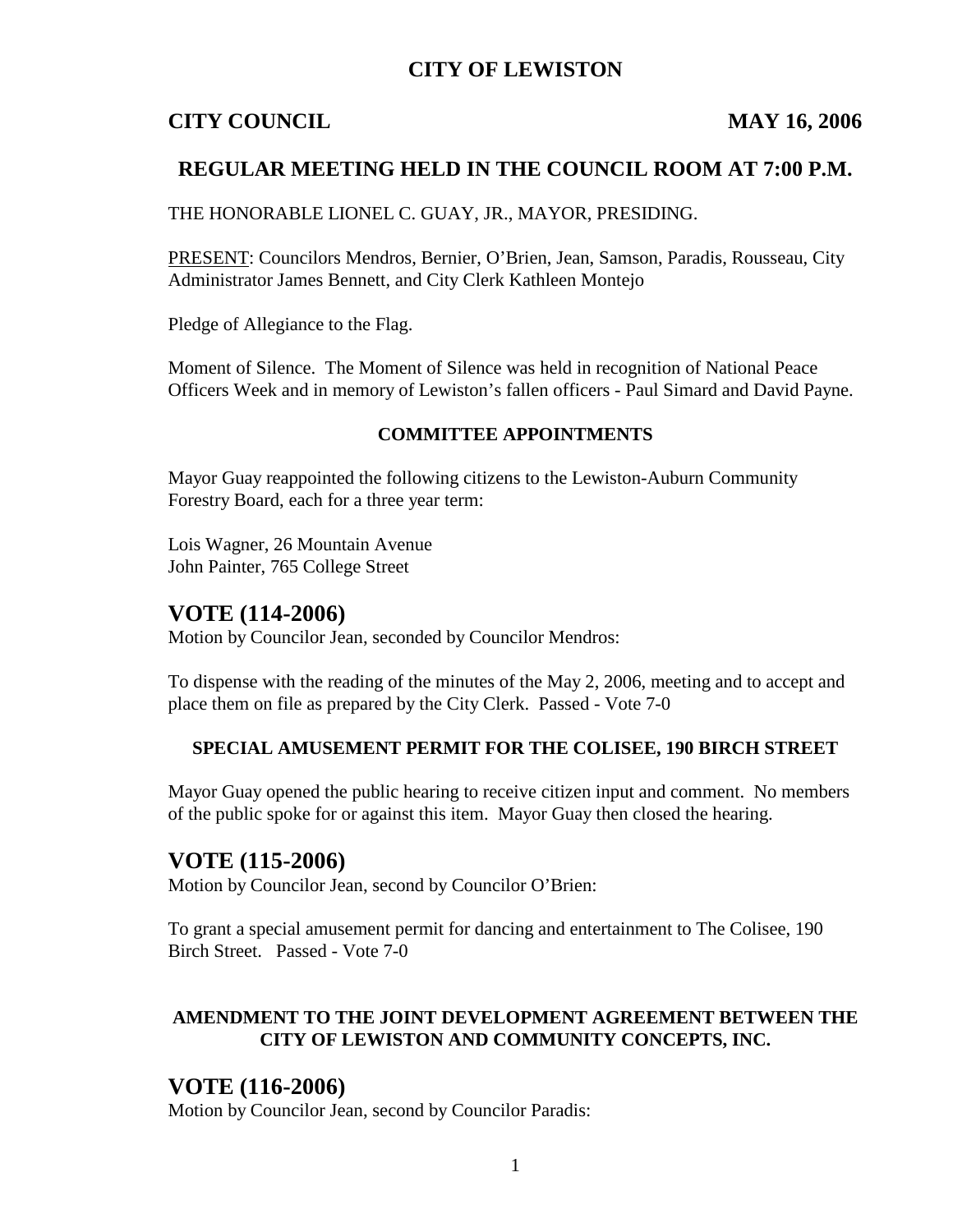To approve the attached "Third Amended and Restated Joint Development Agreement" between Community Concepts, Inc. and the City of Lewiston, and to authorize the City Administrator to execute the Agreement, in substantial form as presented, and that the City Administrator be and hereby is authorized to make, execute and deliver other such documents as he, in his discretion, may deem necessary or convenient to the accomplishment of such transaction. Passed - Vote 7-0

#### **BUDGET RECOMMENDATIONS FROM FINANCE COMMITTEE REGARDING THE FISCAL YEAR 2007 BUDGET**

# **VOTE (117-2006)**

Motion by Councilor Jean, second by Councilor Paradis:

To receive and review the recommendation from the Finance Committee regarding the Fiscal Year 2007 budget. Passed - Vote 7-0

## **RECOMMENDATION FROM THE CITY CLERK/REGISTRAR OF VOTERS ON ACTIONS NECESSARY FOR THE STATE CANDIDATE PRIMARY ELECTION ON JUNE 13**

## **VOTE (118-2006)**

Motion by Councilor Samson, second by Councilor O'Brien:

A. That the hours for acceptance of registrations in person only, prior to the June 13th election, as required by MRSA Title 21A, sec. 122, 6A(2), be set at 8:00am to 4:30pm, May 23 through June 13, 2006; and additional hours of 9:00am to 12 noon on Saturday, June 10, 2006.

B. That the names of those persons who register during the closed session for registration shall be recorded in accordance with MRSA Title 21A, sec. 122, subsec. 7B, expect the day prior to the election when they shall be recorded in accordance with subsec. 7A.

C. Pursuant to Title 21A, sec 759(7), absentee ballots will be processed at the central polling place at 7:00am, 12:00pm, 6:00pm and any and all remaining shall be processed at 8:00pm, if necessary.

Passed - Vote 7-0

## **AUTHORIZATION TO ACCEPT TRANSFER OF FORFEITURE FUNDS**

## **VOTE (119-2006)**

Motion by Councilor Samson, second by Councilor Jean:

That pursuant to Title 15, Maine Revised Statutes Annotated, Section 5824(3) and Section 5822(4)(A), the City Council hereby acknowledges and approves of the transfer of \$1,618.00, or any portion thereof, in the case of the State of Maine vs. Elmer B. Carter, Jr.,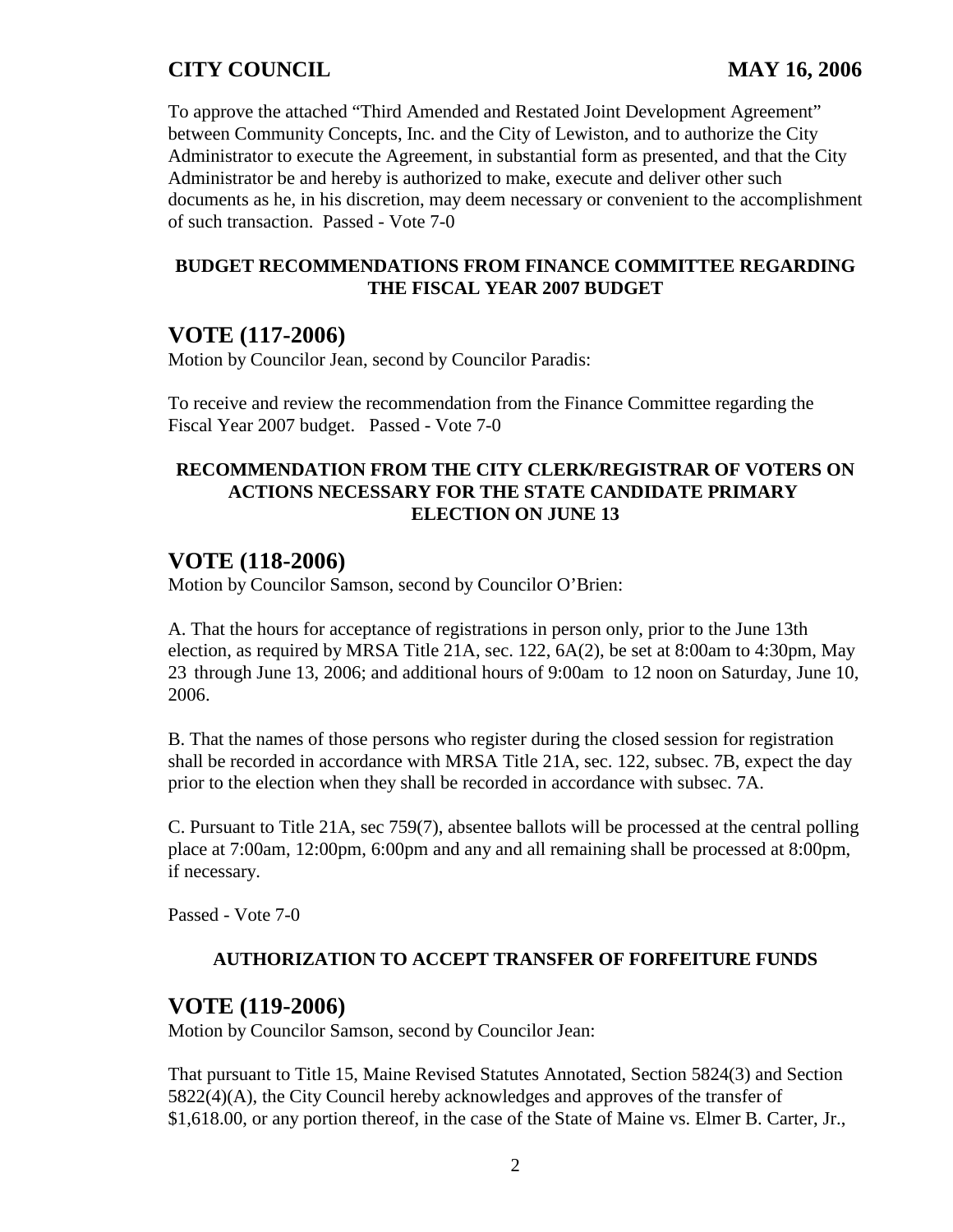CR-06-288 Court Records. Being funds forfeited pursuant to court process. It is further acknowledged that these funds shall be credited to the 'City of Lewiston Drug Enforcement Program', funds to be deposited in Account No. 590-3514050 at People's Heritage Bank.

Passed - Vote 7-0

## **APPOINTMENT OF CITIZENS TO THE SOLID WASTE TASK FORCE**

## **VOTE (120-2006)**

Motion by Councilor Samson, second by Councilor Jean:

To appoint the following citizens to the Solid Waste Task Force to review the City's solid waste issues and to report their findings and recommendations to the City Council by the end of November 2006:

Ward 1 - Ron Comeau, 584 Main Street Ward 2 - Norm Anctil, 250 Montello Street Ward 3 - to be determined Ward 4 - Peter Grenier, 424 Pond Road Ward 5 - Norman Veilleux, 41 Barron Avenue Ward 6 - Leo Larochelle, 151 Dyer Road Ward 7 - Robert Reed, 58 Albert Street

Passed - Vote 7-0

#### **REPORTS AND UPDATES**

No reports or updates were presented at this time.

#### **OTHER BUSINESS**

The Council was reminded of Thursday's budget workshop which will be held at 6pm.

The Mayor then opened the floor to allow residents the chance to address the Council:

Greg Batterson, 92 Bartlett Street - He stated that the city is using a diversion from taxes to user fees and noted the stormwater utility district fees, the trash removal fees and others. He asked which areas of the budget were moved from general fund to enterprise funds. Mr. Batterson stated he was an accountant and would be studying the city budget. He also requested a complete list of all properties in Lewiston with the old value and new value.

The City Administrator noted full information about the revaluation, including every property in the city, is on the website and the new and old values are listed.

John Desjardins, 31 Woodside Road - He said that he was told the city was only making appointments for three days and that was it. He also asked why commercial properties are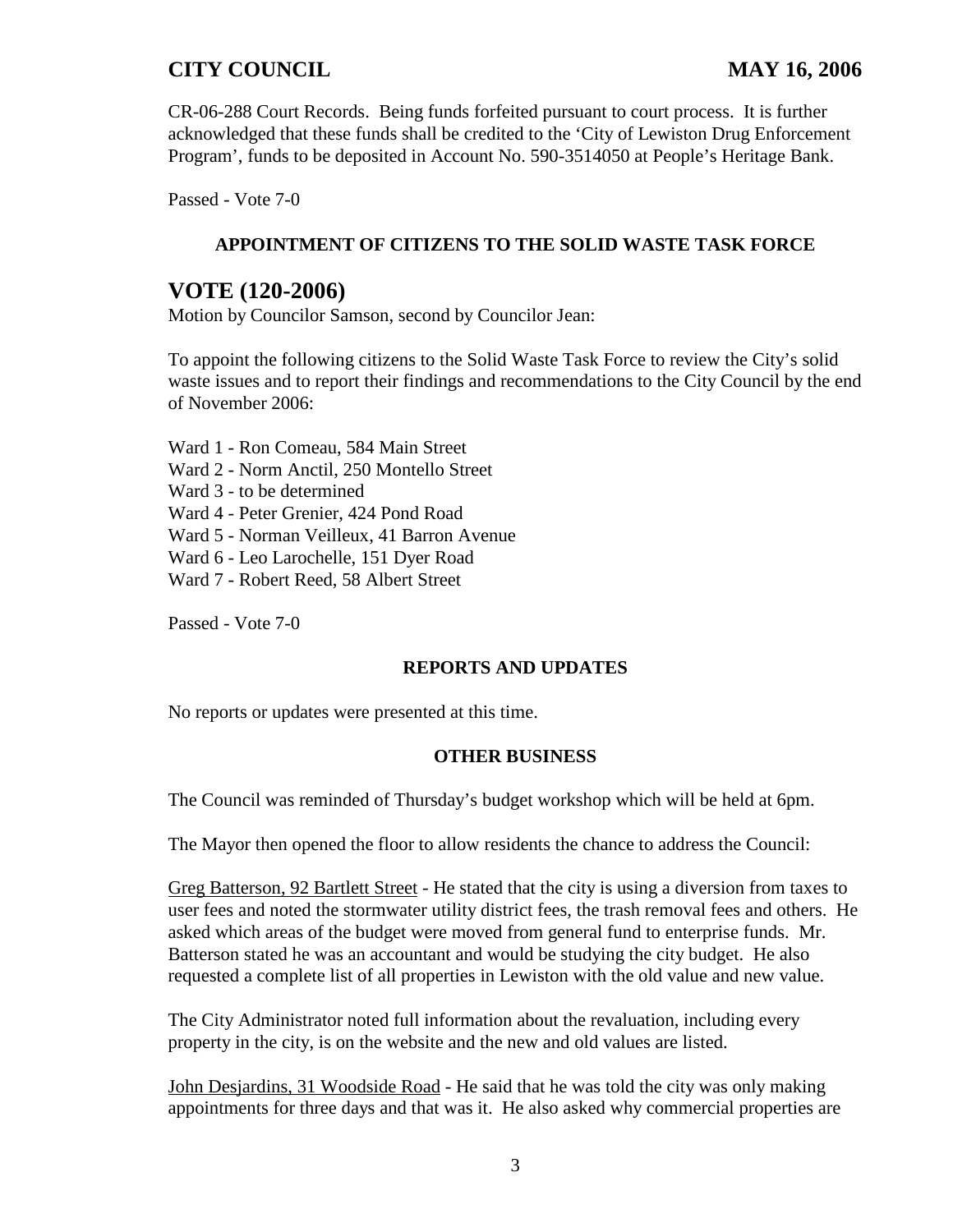getting reduced and the burden is falling to the homeowner. He also asked about the homestead exemption and said the amount is going up but is costing the homeowner \$80 more.

The City Administrator stated the appointments are being made over a three week time period and not three days, and said that a staff member would call Mr. Desjardin to schedule an appointment. Mr. Bennett also stated his presentation at the end will address the other questions.

Ray Turcotte, 50 Sherbrooke Avenue - Stated he does not have a problem with the new value of his property, but he has a problem with the proposed new mil rate. He also stated that Mr. Bennett was quoted in the newspaper during the time that Auburn was having public hearings regarding their revaluation and Mr. Bennett said that in Lewiston the impact on commercial and single family homes would be the same, but it is not.

Roger Roy, 72 Lisbon Street - Mr. Roy said he does not have a problem with the revaluation numbers or with the tax rate. He did question the process that was used and stated there appeared to be no rhyme or reason how the new values were determined. He said that on his street, one property had a 1.58% increase, another a 112% increase and another a 129% increase.

David Girard, 39 Fisher Avenue - Stated his property valuation increased by 300% and it is outrageous. He said that he will work for a recall of the Mayor and all Councilors, and the firing of city staff, noting the taxes paid on the back of hard working citizens is what pays the salaries. He suggested the fire department should be volunteer and not full time as a way to save money.

Roland Girardin, 36 Chadbourne Road - He said if using the new value, the Council should hold taxes at the level they are now and bring the mil rate to 17.5 to make it work. He said his neighbor's house sold three years ago for \$149,000 and the city has it assessed for \$168,000. He said he bought land seven years ago for \$16,000 and it is now valued at \$50,000.

Merlyne Ouellette, 258 Central Avenue - Asked how the Council can justify the commerical property going down and that the commercial properties are getting a savings and the residential taxes are increasing. She noted that all of these properties - commercial and residential - use the same services such as fire, police, etc. She said the commerical businesses all generate an income every year and can raise their fees but for retired folks the income does not increase.

Pierre & Stephanie Renaud, 313 Ferry Road - Asked at what percentage the valuation will be at - 100%? He said that he is a local business owner and has a hearing tomorrow. Mr. Renaud said his taxes are \$6300 and he is out of money due to the high increases in fuel, heating oil, etc. He noted that taxes are like paying rent when you already own your home. He said that he built his own house last year. Also asked how much the City subsidized the Walmart project and pays out for welfare.